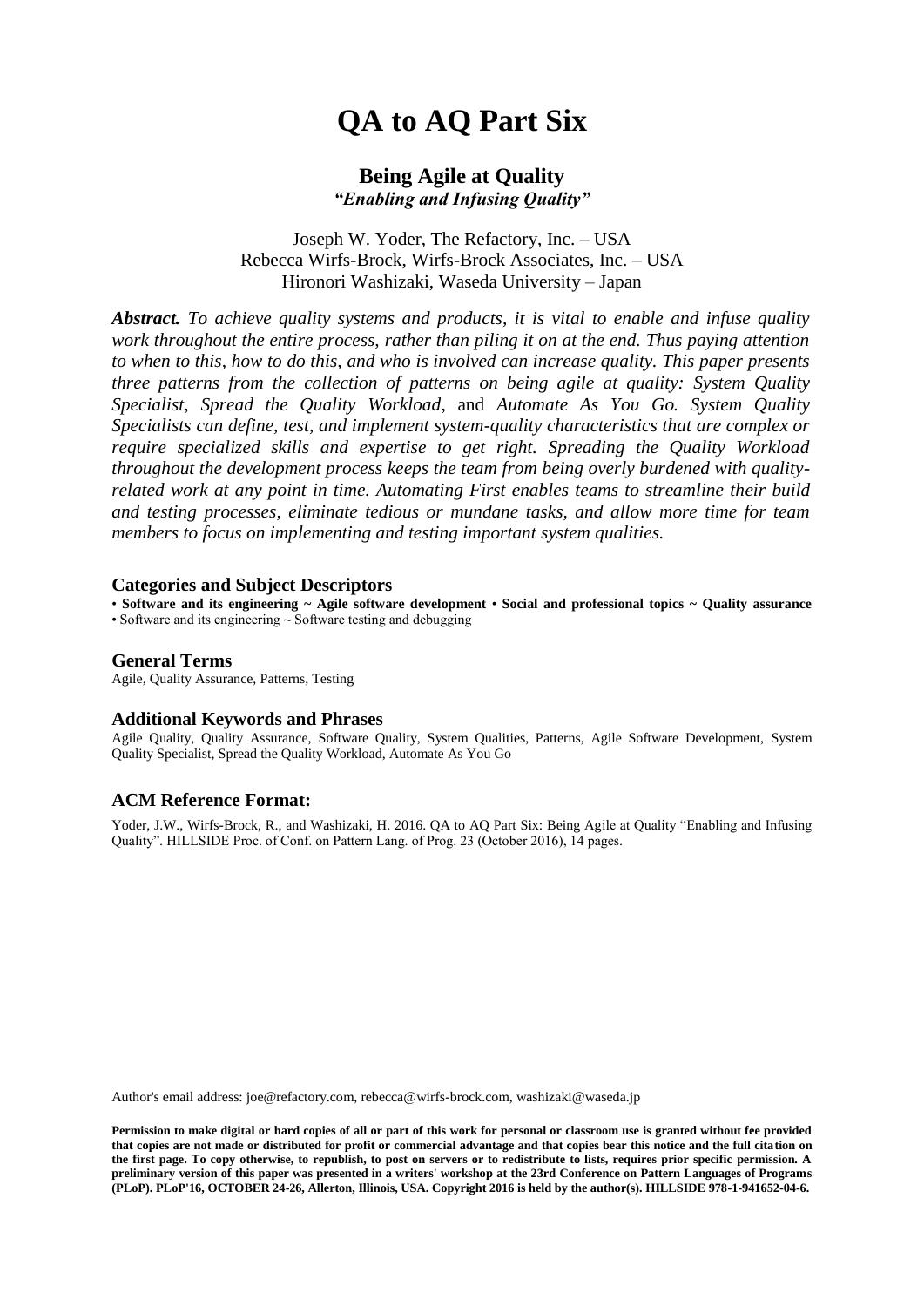## **Introduction**

On agile teams, QA often works closely with the whole team engaging more deeply with developers and the Product Owner. While incrementally delivering functionality, system qualities need to be visible and included as part of the prioritized work. It is also important to not lose focus on Quality Assurance for the "ilities" of a system and to spread quality expertise among the team.

This paper is a continuation of patterns for shifting from more traditional Quality Assurance (QA) to Agile Quality (AQ). The complete set of patterns includes ways of incorporating quality assurance into the agile process as well as techniques for describing, measuring, adjusting, and validating important system qualities (Agile Quality). Previously we presented many patterns for becoming more agile at quality [YWA, YW, YWW14, YWW15, YWW16]. See appendix for a summary of these patterns. Our collection of patterns focuses on actions for improving system quality and integrating quality assurance concerns, values, and roles into the whole team. This paper expands on ways for *Being Agile at Quality* by presenting three patterns: *System Quality Specialist*, *Spread the Quality Workload*, and *Automate As You Go*.

In order to specify, test, and implement performance, scalability or reliability of a system, specific technical expertise and skills are often required. This is where a *System Quality Specialist* who knows both technology and has a quality mindset can contribute.

Some quality assurance activities require specific expertise and a unique quality perspective. However, when quality-related concerns and activities are shared among team members by *Spreading the Quality Workload,* a commonly held set of values can take hold. This enables quality-related practices to become pervasive.

The more you automate time-consuming build, test, and deployment tasks, the more time is freed up to work on other tasks. In addition to speeding up build-deploy-test cycles, automation can provide useful feedback and assist in monitoring ongoing quality measures. Automating tasks later can be difficult to implement and integrate so *Automate As You Go* whenever possible.

Our patterns are intended for agile teams wanting to focus on important system qualities for their systems and better integrating QA into their agile process. These Agile Quality patterns are also of interest to anyone who wants to instill a quality mindset and introduce quality practices throughout their process.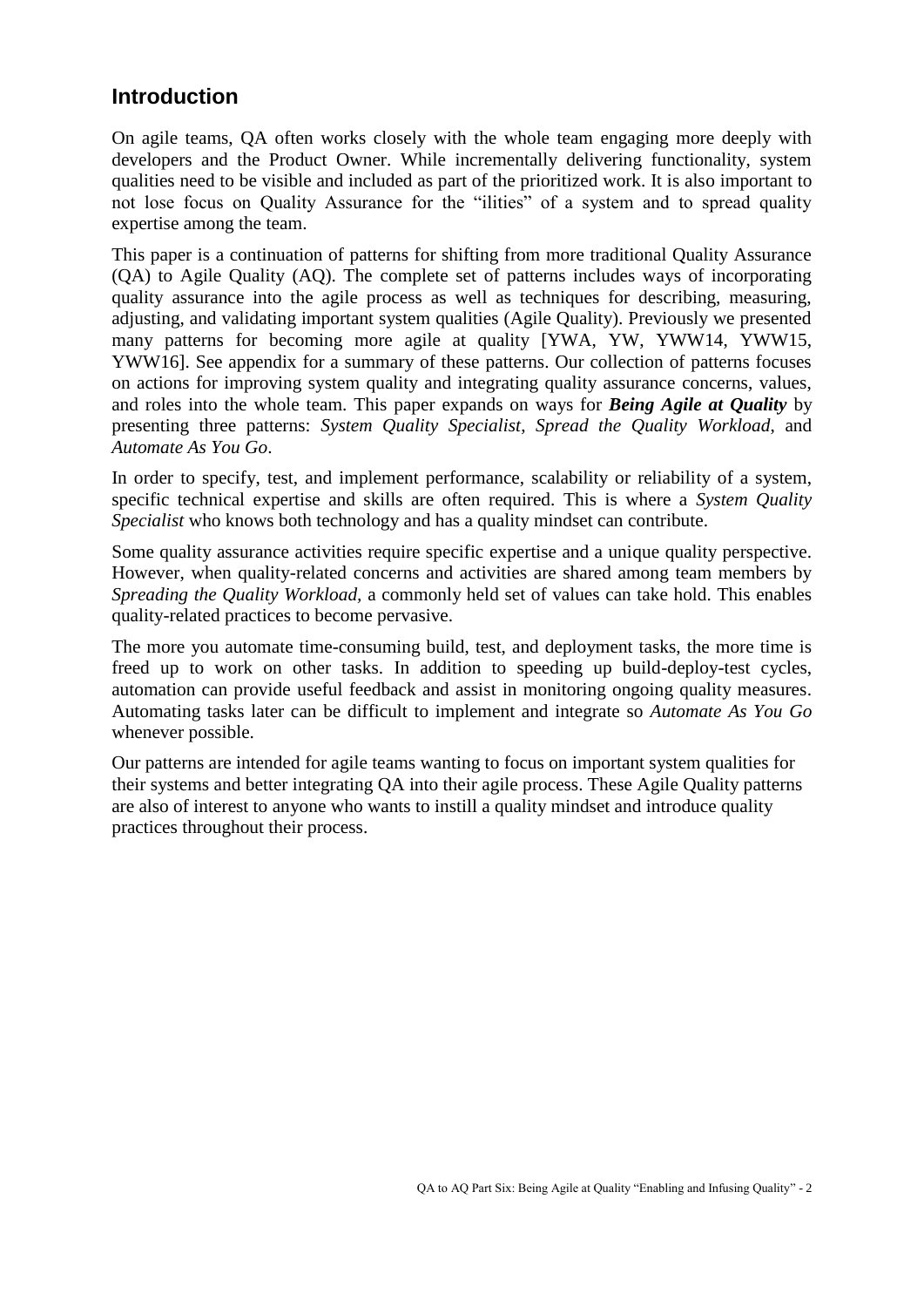# **System Quality Specialist**

*"Asking the right questions takes as much skill as giving the right answers."* — Robert Half



© Canstockphoto/pressmaster

Quality assurance on agile projects primarily focus on validating and verifying user stories which express requirements in terms of system functionality. QA may be more comfortable and familiar with functional testing. Nonetheless, production software needs to exhibit system qualities such as being scalable, usable, secure, and reliable to satisfy its end users. Individual user stories as well as the overall system qualities must be verified to meet objectives.

#### **How can agile teams obtain and realize the best experience and practices for specifying, testing and validating system qualities?**

## **经资金**

Some system qualities require significant expertise to make sure they are specified, designed, implemented, and verified appropriately. If the focus is primarily on functionality, qualities can be deemphasized. Many qualities require various expertise and this expertise is not always part of the agile team.

It is not common for user stories to contain acceptance criteria for specific system qualities. There are benefits of focusing on features first, however they may be over-emphasized because it is "easy" to appreciate the values they offer to end-users. Systems are not completely finished until requirements including system qualities are adequately addressed. There are always tradeoffs, and perfection is the enemy of good enough. Good enough needs to address both business features and system qualities. It requires a certain level of expertise, specifically in the area of system qualities, to balance these sometimes conflicting requirements.

It is easier to write tests to verify system functionality than it is to specify and implement tests which verify performance, security, or reliability requirements. System quality tests can often affect many user stories and it requires a lot of understanding and skills in order to properly address how best to verify these requirements.

System design involves making tradeoffs between implementing functionality that is good enough to meet the important business requirements while adequately addressing system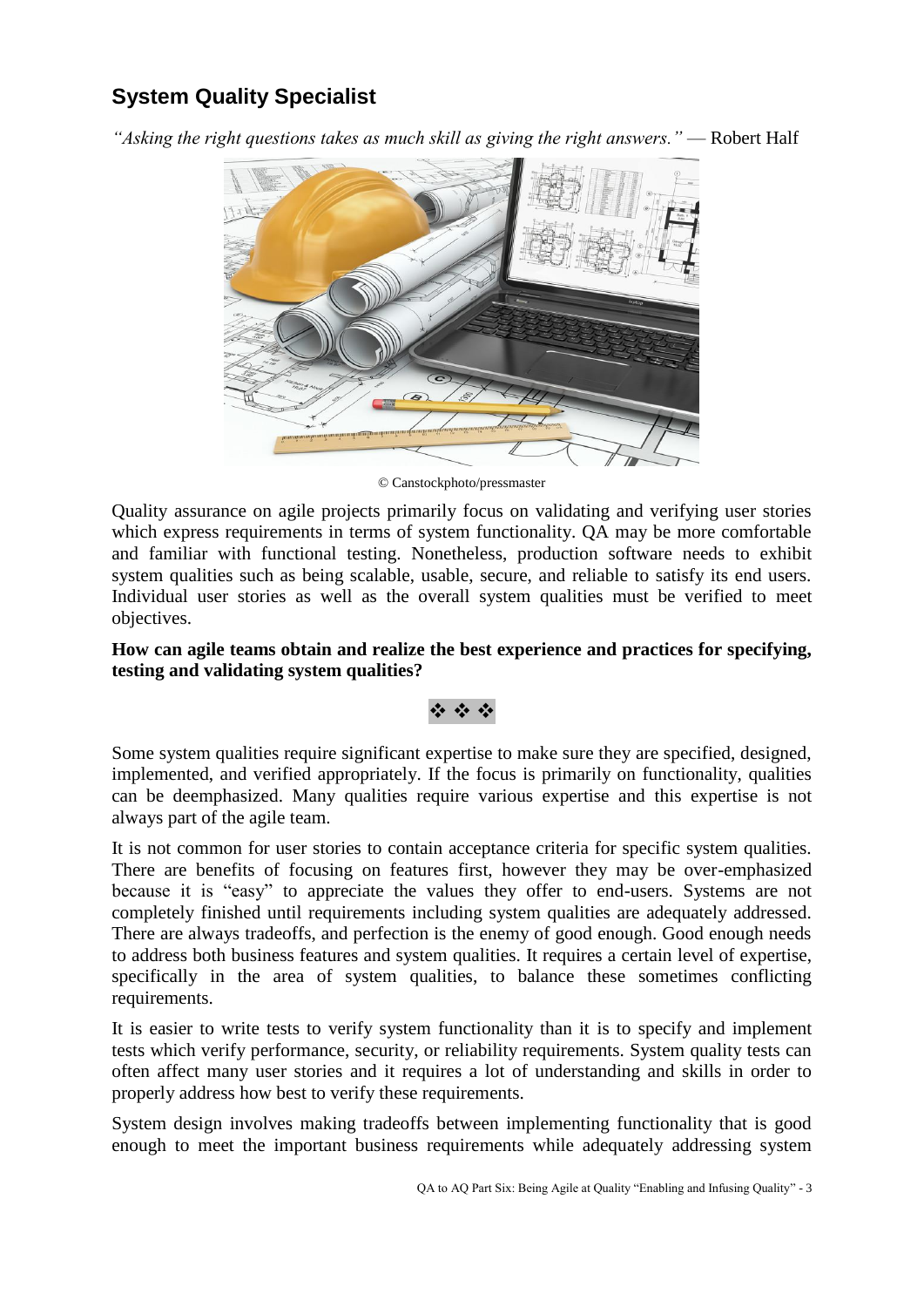quality requirements. When making design tradeoffs, there is a temptation to overdesign or get into too many details about system qualities. On the other hand, retrofitting a naive implementation in order to meet important system quality goals can be a major undertaking.

#### ※ ※ ※

**Therefore, when your team is lacking specific skills, include** *System Quality Specialists* **at various times (possibly full time) to assist your team with describing, validating, and testing system qualities.**

A *System Quality Specialist* is a QA role with deep technical skills related to specific system qualities. An agile team may need deep skills of architects or system quality specialists. For example, if a product needs to be secure, it is important that security is designed and built into the system from the beginning and that it is adequately tested and verified. Security doesn't magically emerge. A team might need the expertise of security architects or developers as well as QA security specialists. The System Quality Specialist can be temporary until the team acquires the necessary skills, or the specialists could become fulltime team members if the need is ongoing. The specialists work with the team by directly assisting them with the quality-related tasks. They are hands-on rather than merely advice givers.

The term specialist sometimes has a bad connotation, implying that knowledge is unnecessarily held too closely or poorly communicated to others. Some agile teams even go so far as to avoid hiring specialists. However it is wishful thinking to believe you will *only*  have "t-shaped"<sup>1</sup> people working on a team. Not everyone necessarily is able to easily acquire the deep skills necessary to perform certain quality-related tasks. Sometimes you need specialists and the specialists are not necessarily t-shaped.

A *System Quality Specialist* usually comes from the Quality Assurance group if the organization has one. If not, it is possible to bring in a quality expert from another part of the organization or bring in an outside expert to assist with this specialized role. This specialist may not be familiar with agile practices or processes. Effectively incorporating them into your team may mean that you need to work with them to understand your agile values and preferred ways of working. And you may want to adapt your process based on their inputs and advice. Quality specialists often have different areas of expertise such as usability, performance or security. You may need the help of several quality specialists.

The *System Quality Specialist* can raise awareness of system qualities to the entire team. They can work individually or collaboratively on system quality-related tasks. For example, they can help *Find Essential Qualities* or write or review *Quality Scenarios* and *Quality Stories*. They can ensure that quality-related acceptance criteria are adequately specified in *Fold-out Qualities.* And they can create useful *Quality Radiators* and *Quality Dashboards*.

There are many tasks that a *System Quality Specialist* can contribute to or lead. It is important that they don't become overloaded or are the only source of quality-related expertise. A *System Quality Specialist* can help *Spread the Quality Workload* through the *Pairing with a Quality Advocate* and *Shadowing the Quality Expert*.

1

 $1$  T-shaped people have skills and knowledge that are both deep and broad [Brown].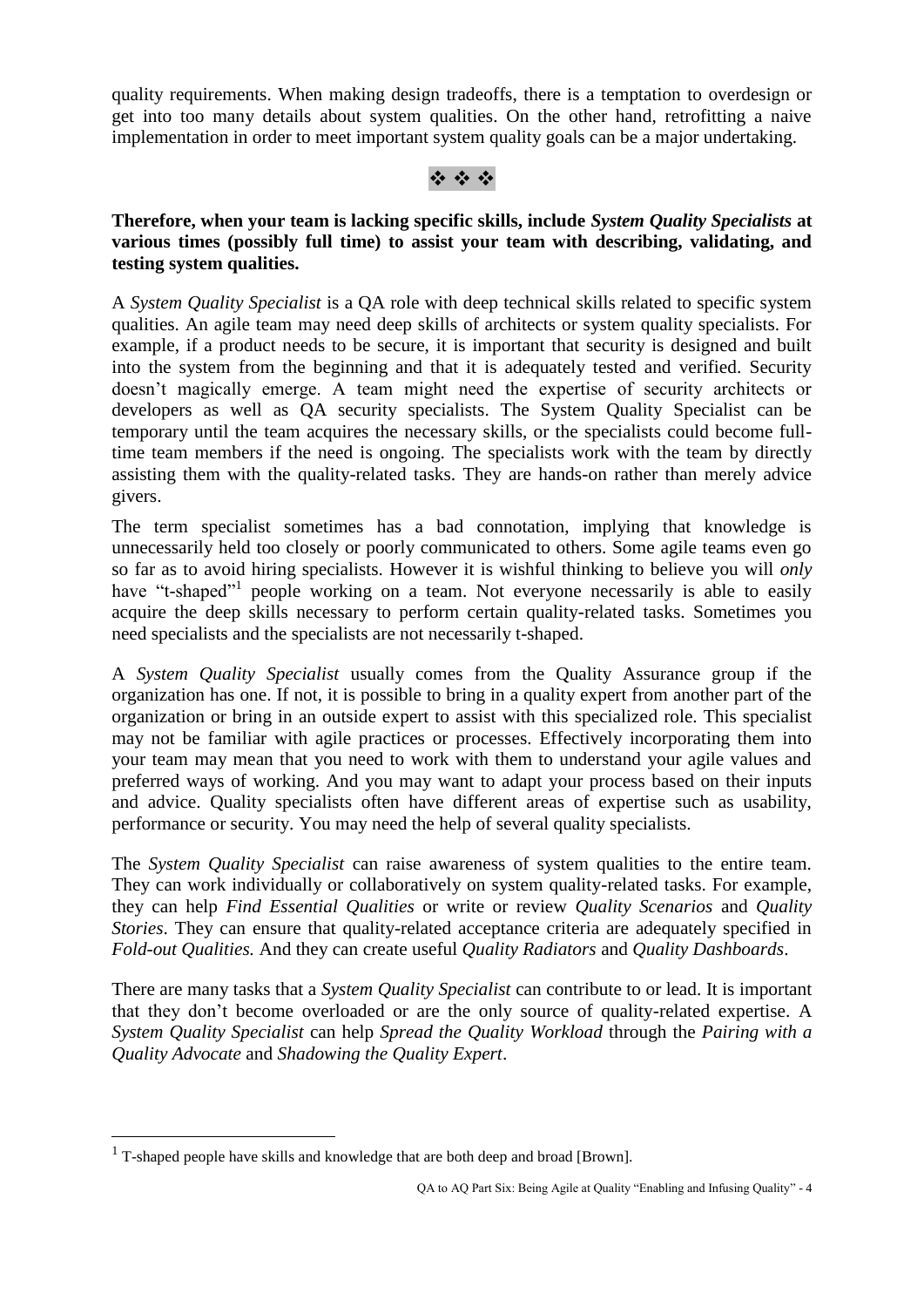# **Spread the Quality Workload**

*"Individual commitment to a group effort - that is what makes a team work, a company work, a society work, a civilization work."*— Vince Lombardi



© Canstockphoto/maxxyustas

Agile teams spend most of their time specifying, implementing, and verifying functionality. It is also necessary to implement and validate system qualities before a system is ready to release. There are many quality-related tasks that need to be performed. If they aren't addressed in a timely fashion QA can become the bottleneck for getting things done.

#### **How can teams balance quality efforts with feature delivery to ensure that all tasks are addressed at responsible moments?**

#### **医染液**

QA may be reluctant to verify system qualities until all functionality is completed, believing that testing won't be useful on partially implemented functionality. Not verifying important qualities early enough can cause significant problems, delays and rework. Remedying performance or scalability deficiencies can require significant changes and modifications to the system's architecture. Focusing too early on system qualities can lead to overdesign or premature optimization.

It requires technical skills and effort to specify and configure an environment for testing and verifying system qualities. If QA lacks experience in the full spectrum of system quality specification and verification tasks, this might lead them to perform a lot repetitive and inefficient manual tasks. Although there are benefits to getting quick feedback, as the project grows, having to perform a growing number of tasks manually to verify system qualities will slow the team down.

It can be difficult to overcome cultural barriers. For example, many developers want to focus on writing code and not want to take on QA tasks or the role of tester. They might see verifying system qualities as just another tedious testing task.

QA is often understaffed, overworked, and underappreciated. This can lead to poor morale. There may not be enough QA resources or experience to address system qualities when they would like. This leads to QA being in a reactive rather than a proactive mode, identifying fires rather than preventing them.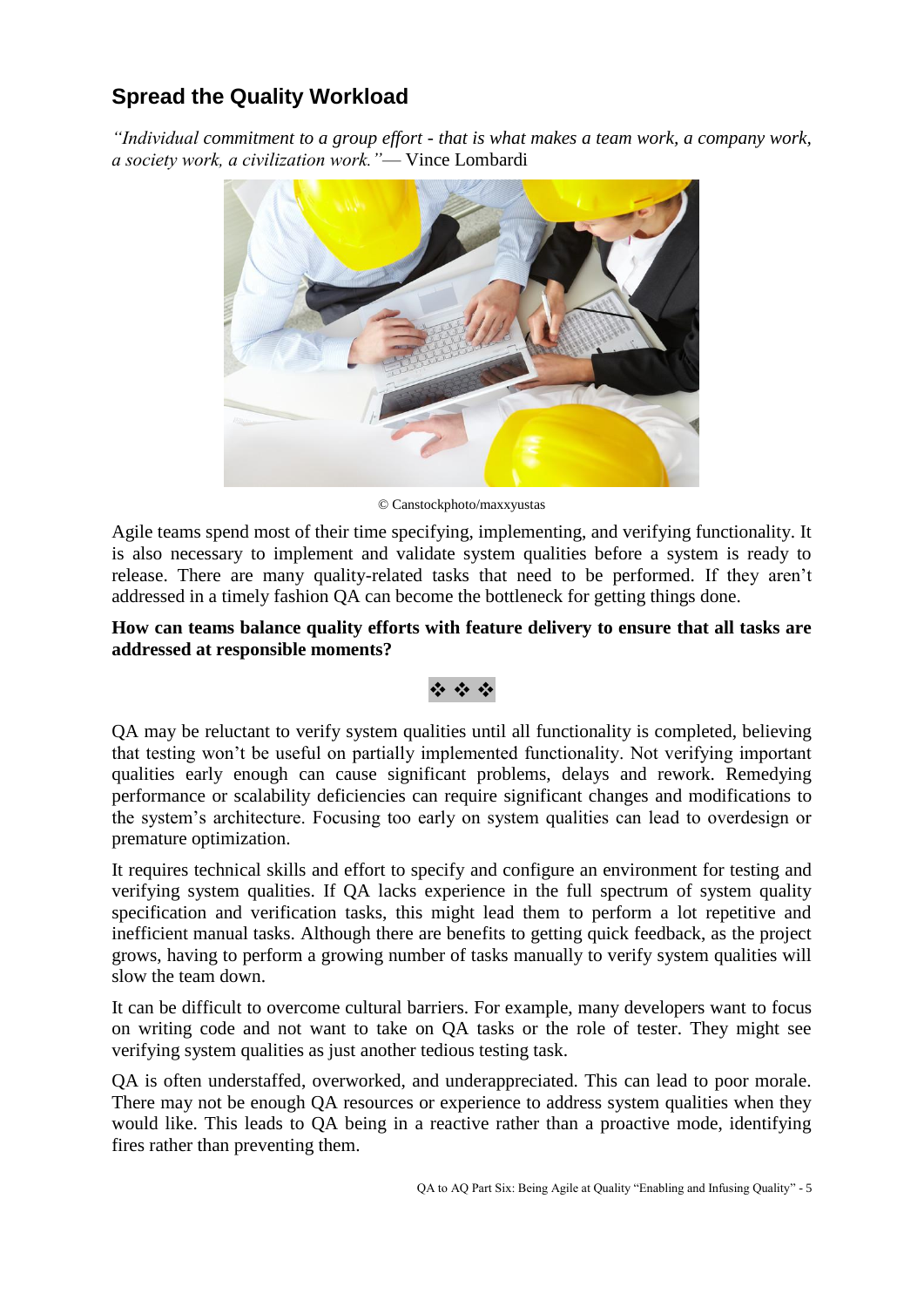Product Owners often focus early in a project on functional requirements. While understanding functionality is important, this can lead to quality-related tasks getting piled on at the end.

### ※※※

#### **Therefore, rebalance quality efforts by involving more than just those who are in QA to work on quality-related tasks. Spread the quality workload over time by including quality-related tasks throughout the project.**

The goal is to take a balanced approach to tackling quality work including the definition, implementation, and validation of system qualities. Developers already have a responsibility and ownership for code quality and helping make sure it meets the core business requirements including system capabilities and functionality. However, a developer can also assist with validating system qualities. For example, a developer can work on writing a testfixture to validate a specific system quality with guidance and verification from the QA expert. Or a developer can pair with QA to build some infrastructure for validating and monitoring critical system qualities [Sav]. Or if developers get trained on the basics of exploratory testing, they can provide fresh testing perspectives on new system functionality and help balance the load.

This all comes down to everyone working together to make the project successful, pitching in when needed, not only when being told to. All teams members including developers can help with QA tasks. It is a way to "load balance" quality efforts. Not everyone has the same expertise but they can still learn to do some quality-related tasks. As the team is growing, there are times that individuals from the team can move slightly outside of their comfort zone, which is normal for growth. For example it can become a developer's responsibility to run system quality tests insuring they all pass before checking in their code. QA is still responsible for verifying overall system quality, however some of their responsibilities or tasks can be shared.

It is important to spread the quality workload over time as well as distribute it within the team. Trying to address complex system qualities at the end of the project can cause many problems and rework. One way to make sure important items are addressed at appropriate times is to *Qualify the Roadmap* and to *Qualify the Backlog*.

Also, it is productive to write and run system quality tests as soon as there is enough implementation to be tested, even before the end of a sprint. Test results, while still preliminary, provide valuable feedback to the development team. This also helps the team to know when important qualities should be worked on and improved. QA should post feedback of what they were able to test and their results on an ongoing basis. But this isn't enough. Everyone on the team should feel comfortable raising quality issues when they find them.

*Quality Checklists* and *System Quality Dashboards* can help ensure quality items are not being forgotten or overlooked. Experience can be shared by *Shadowing the Quality Expert*  and by *Pairing with a Quality Advocate.* When you *Spread the Quality Workload*, you definitely *Break down the Barriers* as you work more as a *Whole Team*.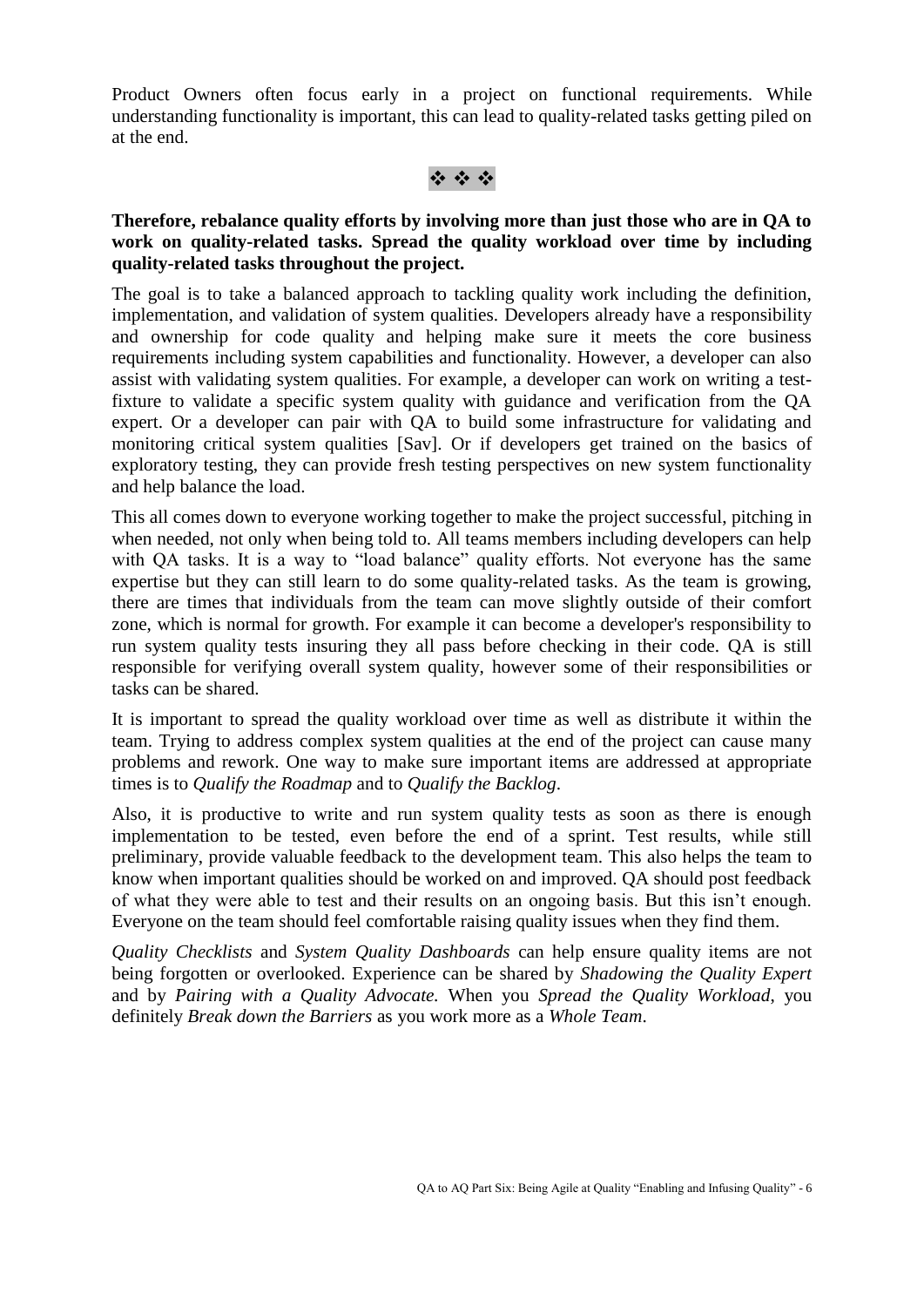# **Automate As You Go**

*"The first rule of any technology used in a business is that automation applied to an efficient operation will magnify the efficiency. The second is that automation applied to an inefficient operation will magnify the inefficiency."*— Bill Gates

| Things to Script or Automate                              |                                                       |  |
|-----------------------------------------------------------|-------------------------------------------------------|--|
| Repetitive Tasks<br>(builds, integration, tests, )        |                                                       |  |
| Involves Waiting $\pi$ D- $\parallel$ -D                  | Notes/checklists                                      |  |
| Error Prone and/or Tedious                                | - Less frequent,<br>but important                     |  |
| Setup of Environments                                     | - Harder to<br>automate<br>$\rightarrow$ inconsistent |  |
| Quality Metrics<br>(performance, reliability, security, ) | - requires thought                                    |  |
| Code Smell Detection                                      |                                                       |  |
| Architecture Conformance                                  | OJ                                                    |  |
| Things that take a lot of time                            |                                                       |  |

At the start of agile projects there are many pressures to get something out to the end-user and to get initial reactions and feedback. It is important to establish a frequent delivery cadence and tools to make that possible. In creating this environment, quality-related items need to be considered as well. As a system evolves, it is essential to regularly evaluate the system to make sure that key qualities are being met.

**How can agile teams create tooling and an environment to assist with quick feedback about important qualities of the system and make their current status accessible and visible to the team?**

### 经合金

Not focusing on important qualities early enough can cause significant problems, delays and rework. Remedying performance or scalability deficiencies can require significant changes and modifications to the system's architecture. However, focusing too early on system qualities in the development cycle can lead to overdesign and premature optimization [Knuth].

Agile teams primarily focus early in a project implementing functional requirements. There is often a priority to doing the minimal necessary to getting something working so as to get customer's reaction to the system's functionality as soon as possible. This can lead to taking shortcuts or a lot of quick and dirty manual tasks such as testing to quickly get the product out. Although there are benefits to getting fast feedback, as the project grows, a growing number of manual tasks slows the team down, making it harder to safely validate and evolve the system.

There is often a temptation to use the latest and greatest tool that has been recently hyped. However, you have limited time and resources and there is a lot of pressure to get something out as soon as possible. Automation takes time and energy to set up and sometimes the payoff is not immediately apparent. Some tasks, specifically quality testing and validation, can be hard to automate if the architecture was never designed to be testable.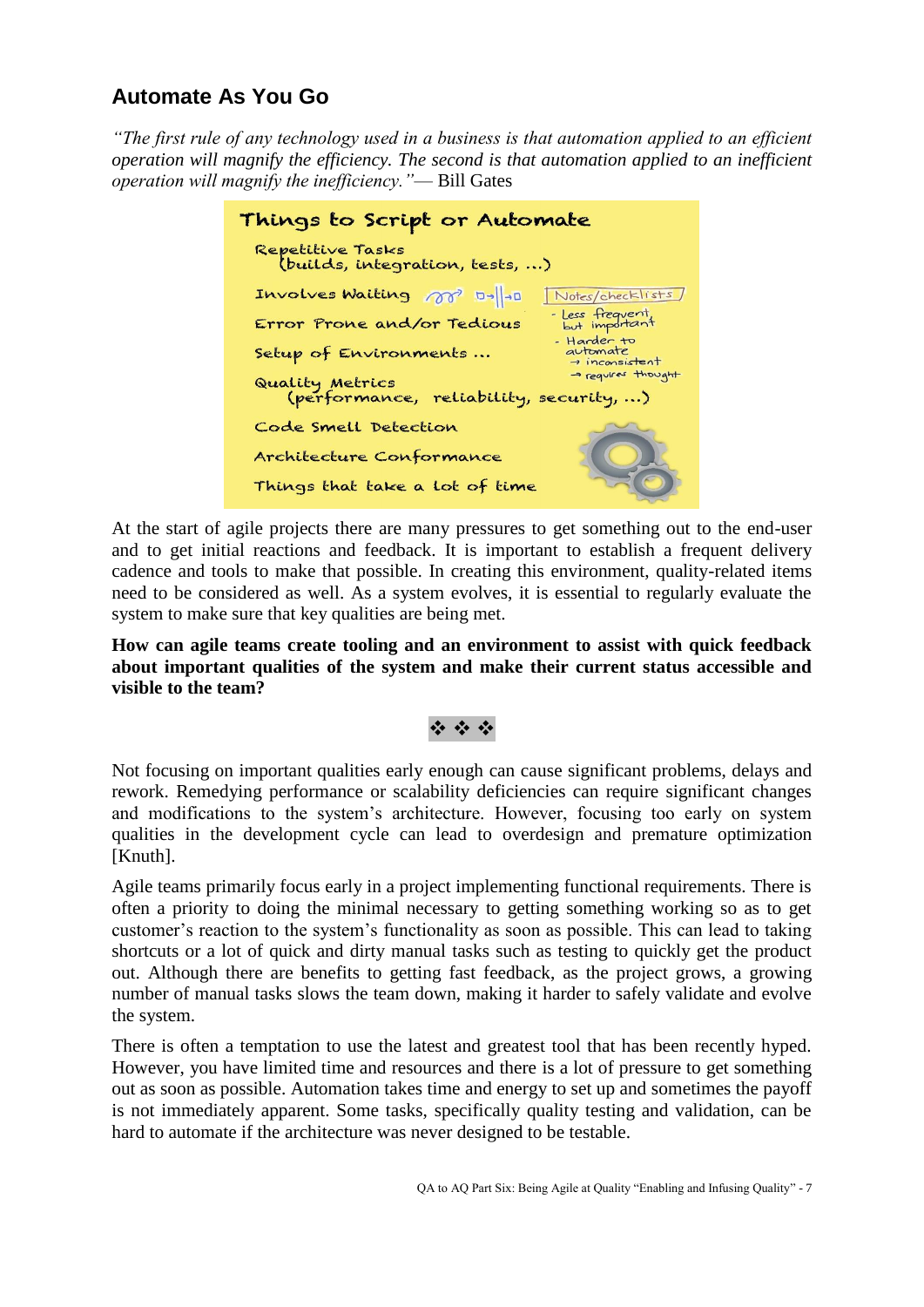There is a risk that focusing too much on automation could cause the team to get caught up in tooling and spend too much effort and time on automation. Another risk is that by automating too many tasks you consequently slow down your build and deploy pipeline by testing too frequently or at the wrong time in the pipeline.

Setting up environments and automating the testing of system qualities can require specialized skills and expertise. Also, you may not know what to measure about qualities until you have sufficiently defined the functionality. You want to avoid automating or putting effort into tasks that may not add value later. Being agile, you want to do things just in time.

### \* \* \*

#### **Therefore, create an environment and use tools to automate fundamental things that add value as soon as you can. Do not put off automation tasks until late in development.**

Some automations are important to do from the start. Early on the most essential things to automate are the build, integration and test environment configuration. Then automate functional tests and system quality tests. But that's only the start. There are other things you can automate such as acceptance tests, performance metrics, code smell detection, application security checks, and architectural conformance. Also if you have repetitive, tedious or error prone tasks, and if you can automate those as well. As you automate tasks, they become part of the cadence of your project.

The more you automate repetitive manual tasks, the more time it frees you up to do more. It also allows time to spend on exploratory testing. Automation also allow you to more safely evolve the system. Automation lets you do work in smaller batches, making fewer mistakes and getting quicker feedback. With automated tests, you will know when something goes wrong with those items you are testing. You can run automated tasks more often making sure that important qualities are still being satisfied.

If you need to validate performance under load before you release, you might need to spin up and create a specific environment to test the system performance. This could require setup of databases and networks, etc. Doing this by hand every time can be error prone and take time. By creating a virtual environment with scripts that automate this setup, you can make performing this task much easier. As you see you are having to repeat manual tasks and that automation can help, it is time to add an automation task to your backlog.

When making a decision to automate, it is helpful to think about how long a particular automated task takes to execute and how frequently it is performed. You should consider automating infrequently performed tasks as well, especially if they are error prone or involve a lot of steps. If a task is expensive to automate and you do it infrequently, a manual checklist script might be the better alternative. For example, if you have a manual task that you perform once a year that takes one day but can be automated in five days, your return on time spent to automate will come only after five years.

The time it takes to perform any automated task figures into your consideration of whether to install it into your normal build and deploy process or to take it off of that workflow. If you can get early, quick feedback using less time-consuming automated tasks, those automations may prove as valuable as more thorough, longer running tests or automations. For example, a security scan that runs penetration testing against a deployed app can be automated, but might be too slow to be part of your automated build process. A static code analysis that includes looking for some security defects might not be as comprehensive as the penetration scan but can still provide useful feedback.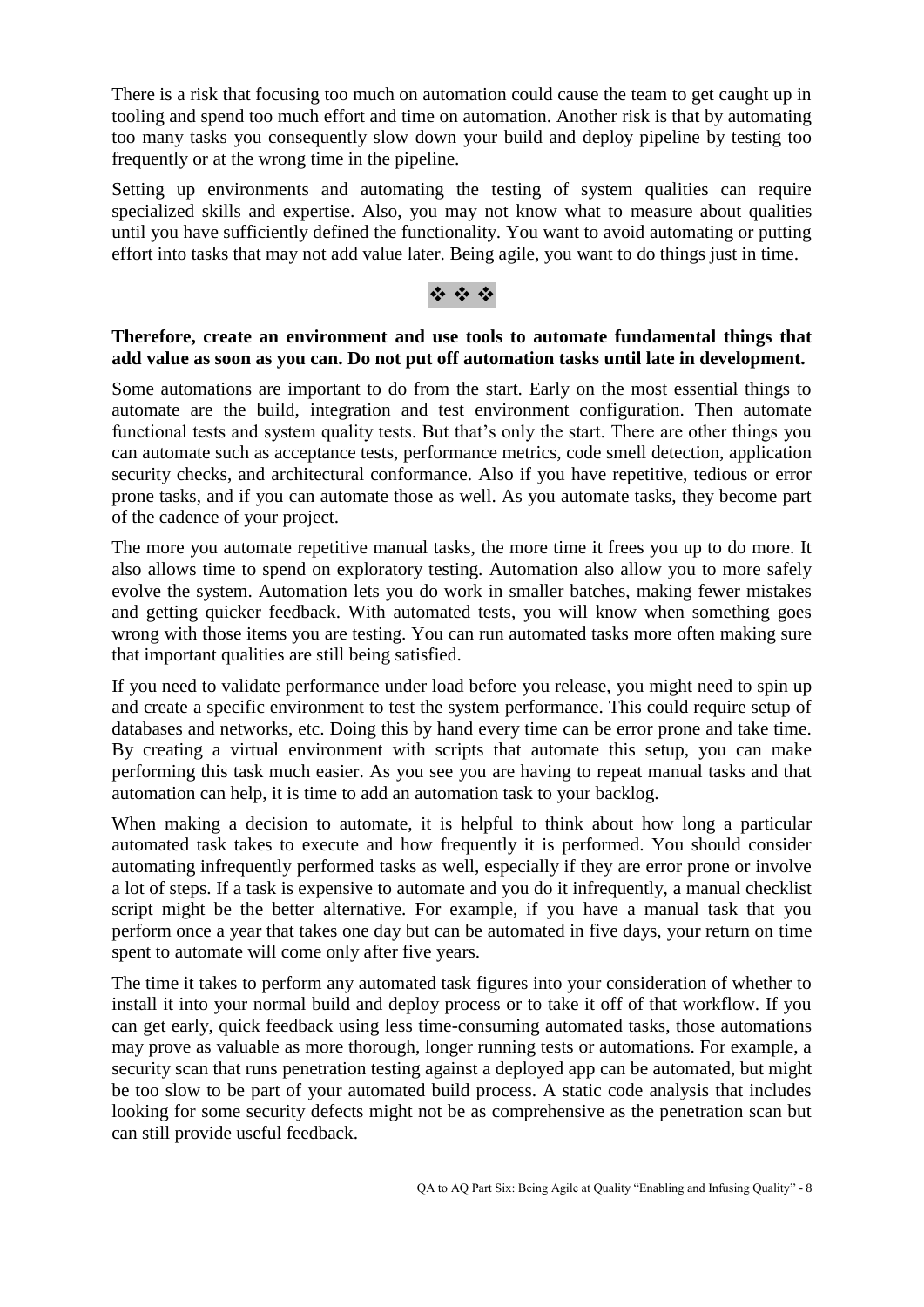There are different testing cycles, especially for system qualities. Some tests, such as unit tests, will be run frequently, maybe hourly. When you check-in code, there will be some simple integration tests that will run. But other tests, if run at that time, might slow down the check-in process too much. So these quality or regression tests might be run nightly or even less frequently.

Automation considerations will influence your architecture style, your choice of frameworks, interface design, and many design details. For example if you decide that you will have many automated tests, you will want to design your system so these can be easily added. And while you will want to make parts of you system testable in isolation, you also need to consider how to perform meaningful integration tests.

Knowing what automation is necessary, and when automated tests and tasks should be run, is important. *System Quality Specialists* can provide expertise to assist with automation. Some quality tests are hard to set up and take a lot of time to run. Sometimes you have to be clever to set these up correctly and decide when good times are to run them. It is important that the results of the automation is visible to the team. This can be done via *System Quality Dashboards* and *System Quality Radiators*. However, you do not want to be overwhelmed with too much information that can be overlooked and ignored. The teams needs to decide what feedback is useful and the frequency that it gets updated.

There are a broader set of activities, beyond simply building and running tests continuously that need to be part of a continuous integration pipeline, such as deployment and IDE integration [Duv]. One of these activities that is valuable during continuous integration is *Continuous Inspection. Continuous Inspection* includes ways of running automated code analysis to find common problems before integration. *Continuous Inspection* also describes many additional automated tasks that can help insure that certain qualities and architecture constraints are being met [MYGA].

Automation tools are highly dependent upon the architecture and platform that is being used. For example if you are developing with Java, you might consider SonarQube, PMD, Checkstyle, FindBugs, JaCoCo, Jenkins, Maven and Eclipse with various plugins such as JUnit and code analysis tools.

When selecting tools, it is also useful to evaluate and select one or more tools that can perform static analysis on your code base. Tool evaluation criteria should include the programming and scripting languages used in your software projects versus the ones supported by the tool; whether the tool provides an API for developing customized verifications; integration with your IDE; integration with your continuous integration server; and the appropriateness to your project of the built-in verifications provided by the tool. Specialists can assist with tool selection.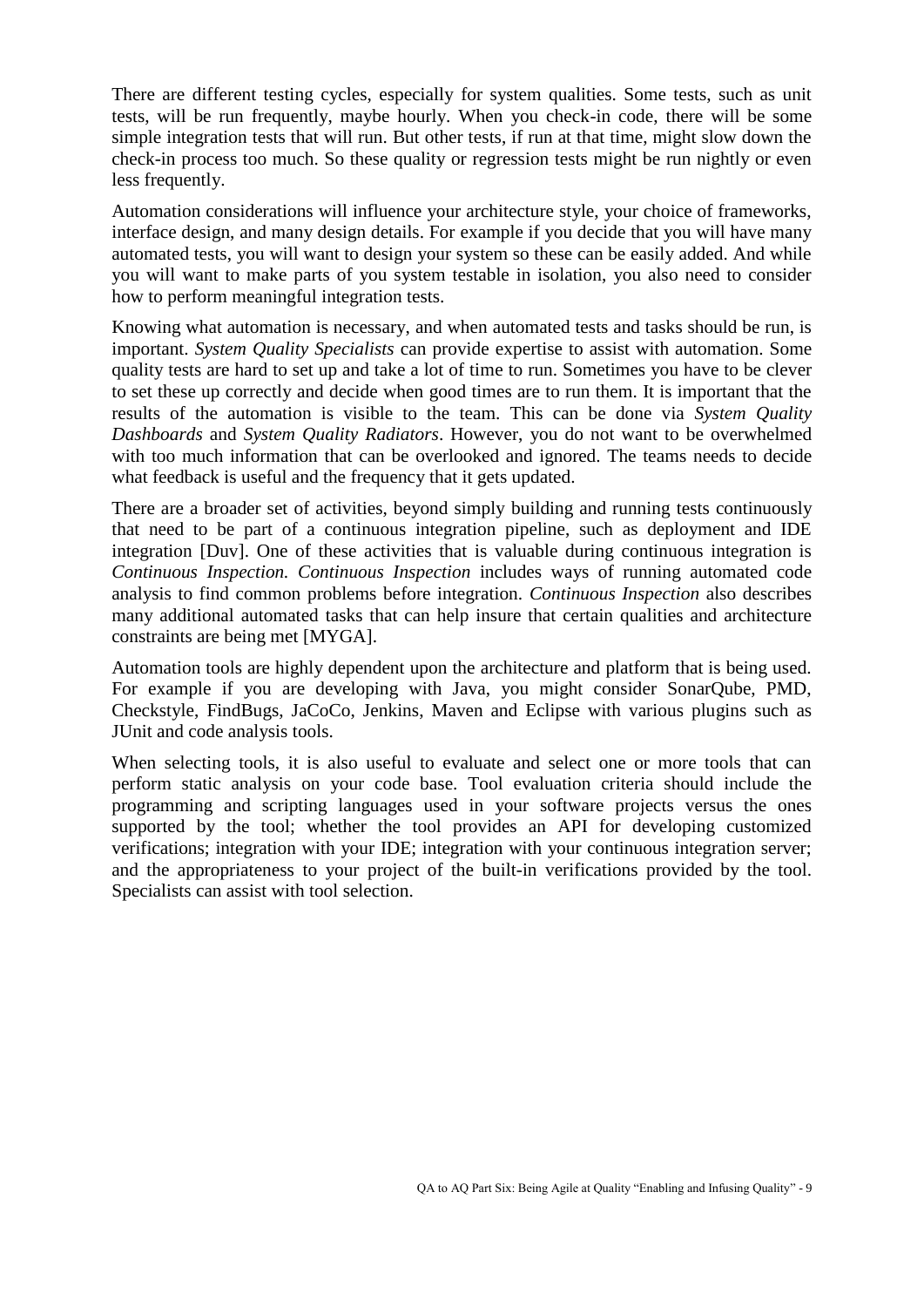# **Summary**

This paper is a continuation of patterns for shifting from Quality Assurance (QA) to Agile Quality (AQ). The complete set of patterns includes ways of incorporating QA into the agile process as well as agile techniques for describing, measuring, adjusting, and validating important system qualities. This paper focused on three patterns for improving the flow of quality-related activities by leveraging *System Quality Specialists*, *Spreading the Quality Workload*, and *Automating as You Go*. Ultimately it is the authors' plan to write all of the patlets listed in the appendix as patterns and weave them into a 3.0 pattern language [Iba] for evolving from Quality Assurance to an Agile Quality mindset.

## **Acknowledgements**

We thank our shepherd David Kane for his valuable comments and feedback during the PLoP 2016 shepherding process. We also thank our 2016 PLoP Writers Workshop Group, Eri Shimomukai, Haruka Mori, Lise Hvatum, Miyuki Mizutani, Norihiko Kimura, and Richard Gabriel for their valuable comments and suggestions.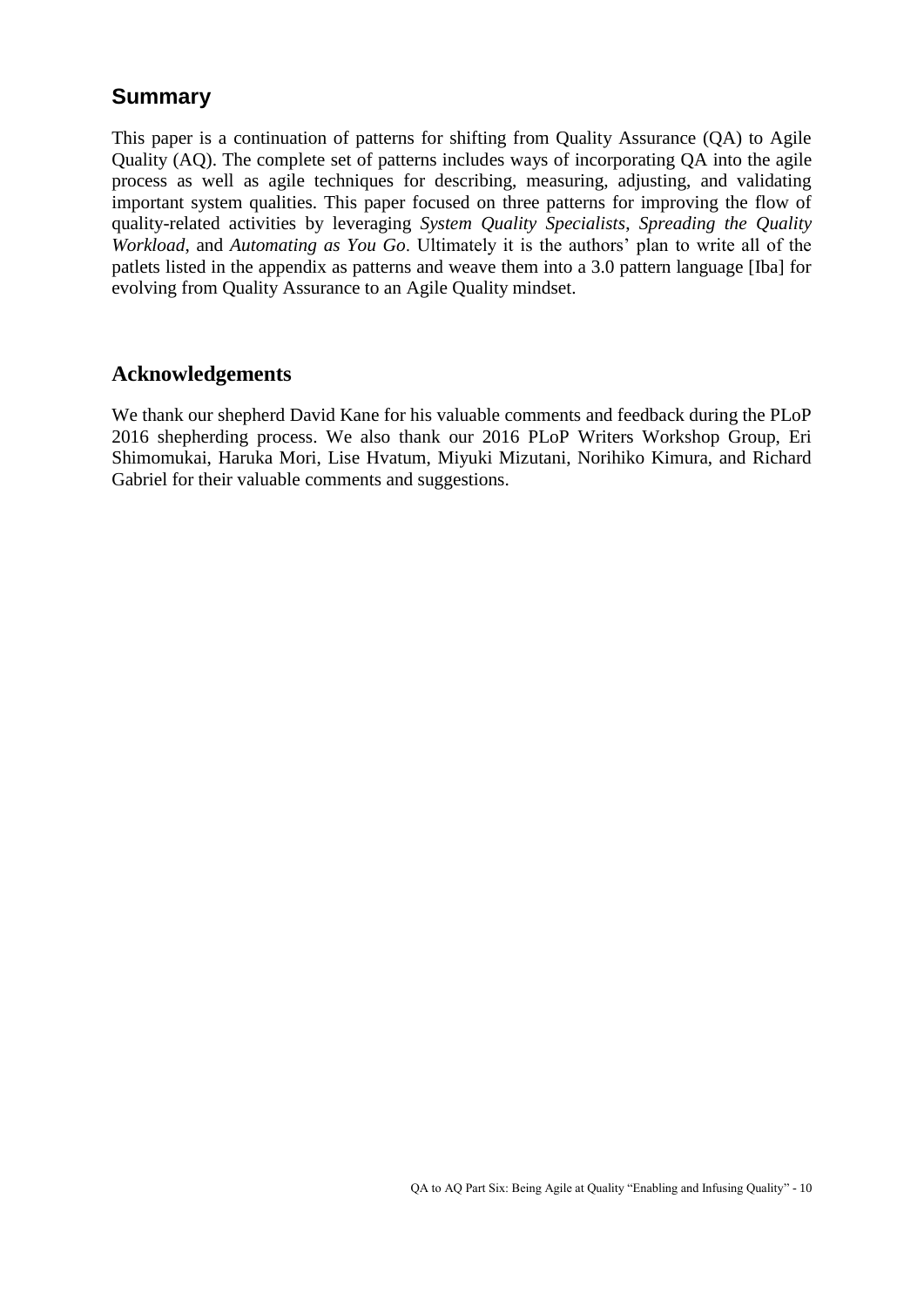## **References**

- [Duv] Duval, Paul. Continuous Integration: Patterns and Anti-Patterns. DZone, 2010. http://refcardz.dzone.com/refcardz/continuous-integration.
- [Iba] Iba, T. 2011, "Pattern Language 3.0 Methodological Advances in Sharing Design Knowledge," International Conference on Collaborative Innovation Networks 2011 (COINs2011).
- [Knuth] Knuth, D., "Structured Programming With Go To Statements," Computing Surveys, Vol 6, No 4, December 1974, pp. 261-301.
- [MYGA] Merson P., Yoder J., Guerra E., and Aguilar A., "Continuous Inspection: A Pattern for Keeping your Code Healthy and Aligned to the Architecture," 3<sup>rd</sup> Asian Conference on Patterns of Programming Languages (AsianPLoP), Tokyo, Japan, 2014.
- [Sav] Savoia S., "Tearing Down the Walls: Embedding QA in a TDD/Pairing and Agile Environment," Agile 2014 Conference, Orlando, Florida, USA.
- [YWA] Yoder J., Wirfs-Brock R., and Aguilar A., "QA to AQ: Patterns about transitioning from Quality Assurance to Agile Quality," 3rd Asian Conference on Patterns of Programming Languages (AsianPLoP), Tokyo, Japan, 2014.
- [YW] Yoder J. and Wirfs-Brock R., "QA to AQ Part Two: Shifting from Quality Assurance to Agile Quality," 21<sup>st</sup> Conference on Patterns of Programming Language (PLoP 2014), Monticello, Illinois, USA, 2014.
- [YWW14] Yoder J., Wirfs-Brock R. and Washizaki H., "QA to AQ Part Three: Shifting from Quality Assurance to Agile Quality: Tearing Down the Walls,"  $10^{th}$ Latin American Conference on Patterns of Programming Language (SugarLoafPLoP 2014), Ilha Bela, São Paulo, Brazil, 2014.
- [YWW15] Yoder J., Wirfs-Brock R. and Washizaki H., "QA to AQ Part Four: Shifting from Quality Assurance to Agile Quality: Prioritizing Qualities and Making them Visible," 22nd Conference on Patterns of Programming Language (PLoP 2015), Pittsburgh, Pennsylvania, USA, 2015.
- [YWW16] Yoder J., Wirfs-Brock R. and Washizaki H., "QA to AQ Part Five: Being Agile at Quality: Growing Quality Awareness and Expertise," 5<sup>th</sup> Asian Conference on Patterns of Programming Language (AsianPLoP 2016), Taipei, Taiwan, 2016.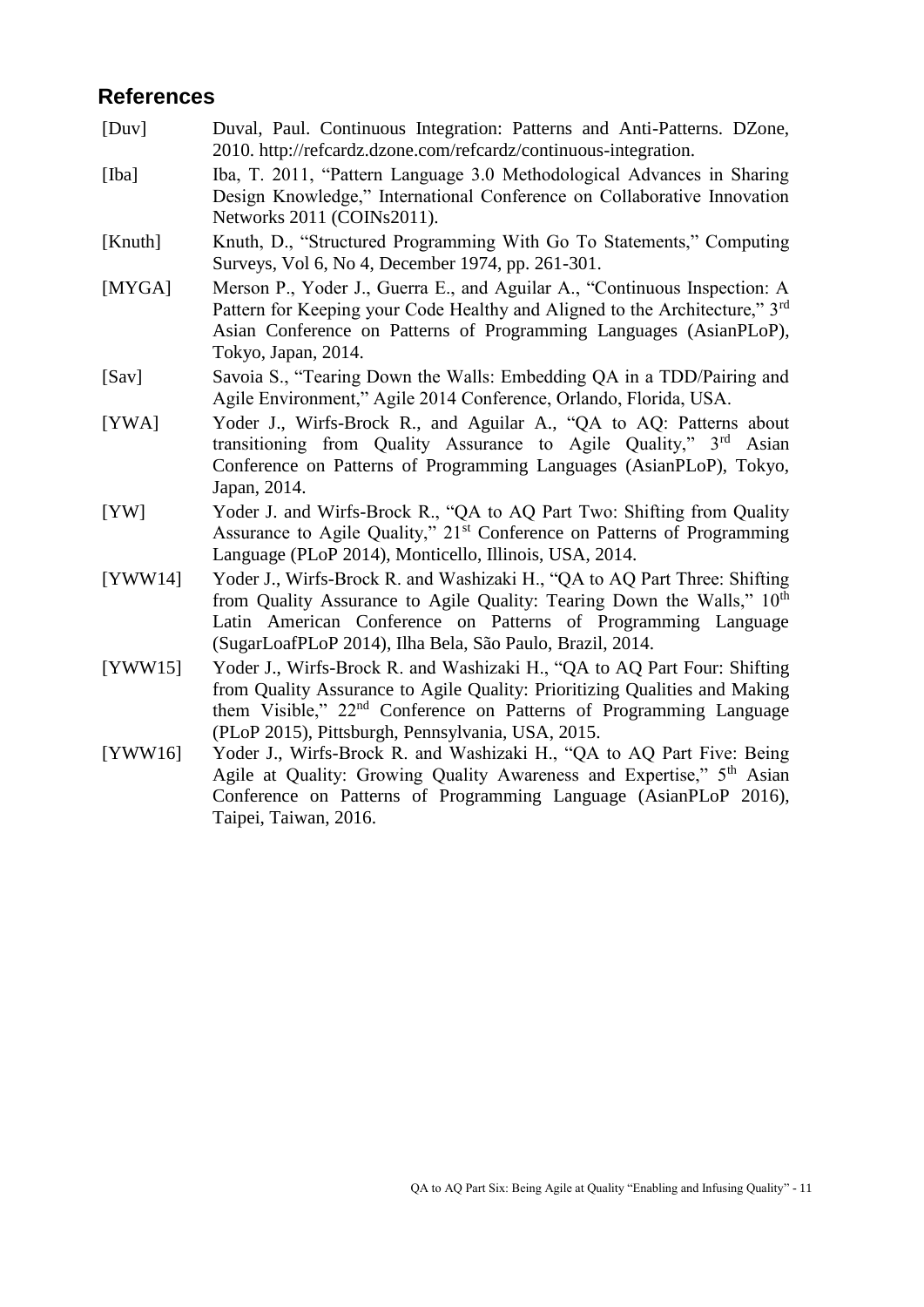# **Appendix**

We have published several papers that outline core patterns for evolving from more traditional quality assurance to being agile at quality [YWA, YW, YWW14, YWW15, YWW16]. We briefly describe the entire collection patterns using patlets in the tables below. A patlet briefly outlines the gist of a pattern, usually in one or two sentences. The patlet names in bold have been written up as patterns. We organize our software-related Agile Quality patterns into these areas: identifying system qualities, making qualities visible, fitting quality into your process, and being agile at quality assurance. Our ultimate goal is to turn all patlets into full-fledged patterns and make a pattern language for action and change useful to software teams who want to become more agile about system quality.

#### *Core Patterns*

Central to using these QA patterns is breaking down barriers and knowing where quality concerns fit into your agile process. The following patlets describes these considerations.

| <b>Patlet Name</b>         | <b>Description</b>                                                          |  |
|----------------------------|-----------------------------------------------------------------------------|--|
| <b>Break Down Barriers</b> | Tear down the barriers between QA and the rest of the                       |  |
|                            | development team. Work towards engaging everyone in the<br>quality process. |  |
| <b>Integrate Quality</b>   | Incorporate QA into your process, including a lightweight                   |  |
|                            | means for describing and understanding system qualities.                    |  |

From here we classified our patterns into these categories: Identifying Qualities, Making Qualities Visible, and Being Agile at Quality which we outline below.

#### *Identifying Qualities*

An important but difficult task for software development teams is to identify the important qualities (non-functional requirements) for a system. Quite often system qualities are overlooked or simplified until late in the development process, thus causing time delays due to extensive refactoring and rework of the software design to correct quality flaws. It is important that agile teams identify essential qualities and make those qualities visible to the team. The following patlets support identifying the qualities:

| <b>Patlet Name</b>        | <b>Description</b>                                              |
|---------------------------|-----------------------------------------------------------------|
| <b>Find Essential</b>     | Brainstorm the important qualities that need to be considered.  |
| <b>Qualities</b>          |                                                                 |
| <b>Agile Quality</b>      | Create high-level quality scenarios to examine and understand   |
| <b>Scenarios</b>          | the important qualities of the system.                          |
| <b>Quality Stories</b>    | Create stories that specifically focus on some measurable       |
|                           | quality of the system that must be achieved.                    |
| <b>Measurable</b>         | Specify scale, meter, and values for specific system qualities. |
| <b>System Qualities</b>   |                                                                 |
| <b>Fold-out Qualities</b> | Define specific quality criteria and attach it to a user story  |
|                           | when specific, measurable qualities are required for that       |
|                           | specific functionality.                                         |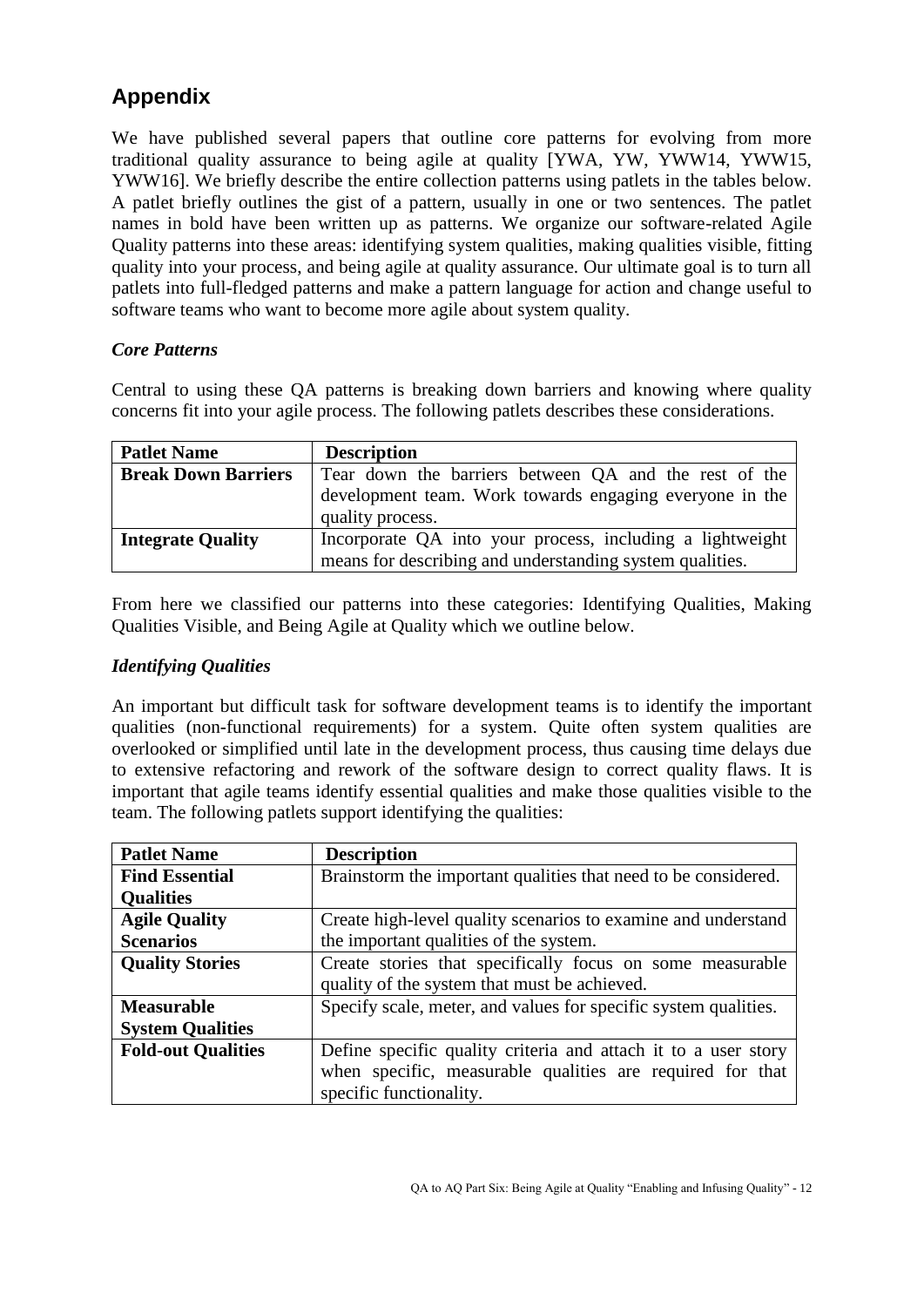| <b>Agile Landing Zone</b> | Define a landing zone that defines acceptance criteria values<br>for important system qualities. Unlike traditional landing<br>zones, an agile landing zone is expected to evolve during<br>product development. |
|---------------------------|------------------------------------------------------------------------------------------------------------------------------------------------------------------------------------------------------------------|
| <b>Recalibrate the</b>    | Readjust landing zone values based on ongoing measurements                                                                                                                                                       |
| <b>Landing Zone</b>       | and benchmarks.                                                                                                                                                                                                  |
| <b>Agree on Quality</b>   | Define landing zone criteria for quality attributes that specify                                                                                                                                                 |
| <b>Targets</b>            | a range of acceptable values: minimally acceptable, target and                                                                                                                                                   |
|                           | outstanding. This range allows developers to make tradeoffs                                                                                                                                                      |
|                           | to meet overall system quality goals.                                                                                                                                                                            |

### *Making Qualities Visible*

It is important for team members to know important qualities and have them presented so that the team is aware of them. The following patlets outline ways to make qualities visible:

| <b>Patlet Name</b>         | <b>Description</b>                                              |
|----------------------------|-----------------------------------------------------------------|
| <b>System Quality</b>      | Define a dashboard that visually integrates and organizes       |
| <b>Dashboard</b>           | information about the current state of the system's qualities   |
|                            | that are being monitored.                                       |
| <b>System Quality</b>      | Post a display that people can see as they work or walk by      |
| Radiator                   | that shows information about system qualities and their         |
|                            | current status without having to ask anyone a question. This    |
|                            | display might show current landing zone values, quality         |
|                            | stories on the current sprint or quality measures that the team |
|                            | is focused on.                                                  |
| <b>Quality Checklists</b>  | Create a quality checklist to use to help ensure important      |
|                            | system qualities are being met.                                 |
| <b>Qualify the Roadmap</b> | Examine a product feature roadmap to plan for when system       |
|                            | qualities should be delivered.                                  |
| <b>Qualify the Backlog</b> | Create quality scenarios and architecture items that can be     |
|                            | prioritized on a backlog for possible inclusion during sprints. |

## *Being Agile at Quality*

In any complex system, there are many different types of testing and monitoring, specifically when testing for system quality attributes. QA can play an important role in this effort. The role of QA in an Agile Quality team includes: 1) championing the product and the customer/user, 2) specializing in performance, load and other non-functional requirements, 3) focusing quality efforts (make them visible), and 4) assisting with testing and validation of quality attributes. The following patlets support being agile at quality:

| <b>Patlet Name</b>                       | <b>Description</b>                                                                                                  |
|------------------------------------------|---------------------------------------------------------------------------------------------------------------------|
| <b>Whole Team</b>                        | Involve QA early on and make QA part of the whole team.                                                             |
| <b>Quality Focused</b><br><b>Sprints</b> | Focus on your software's non-functional qualities by<br>devoting a sprint to measuring and improving one or more of |
|                                          | your system's qualities.                                                                                            |